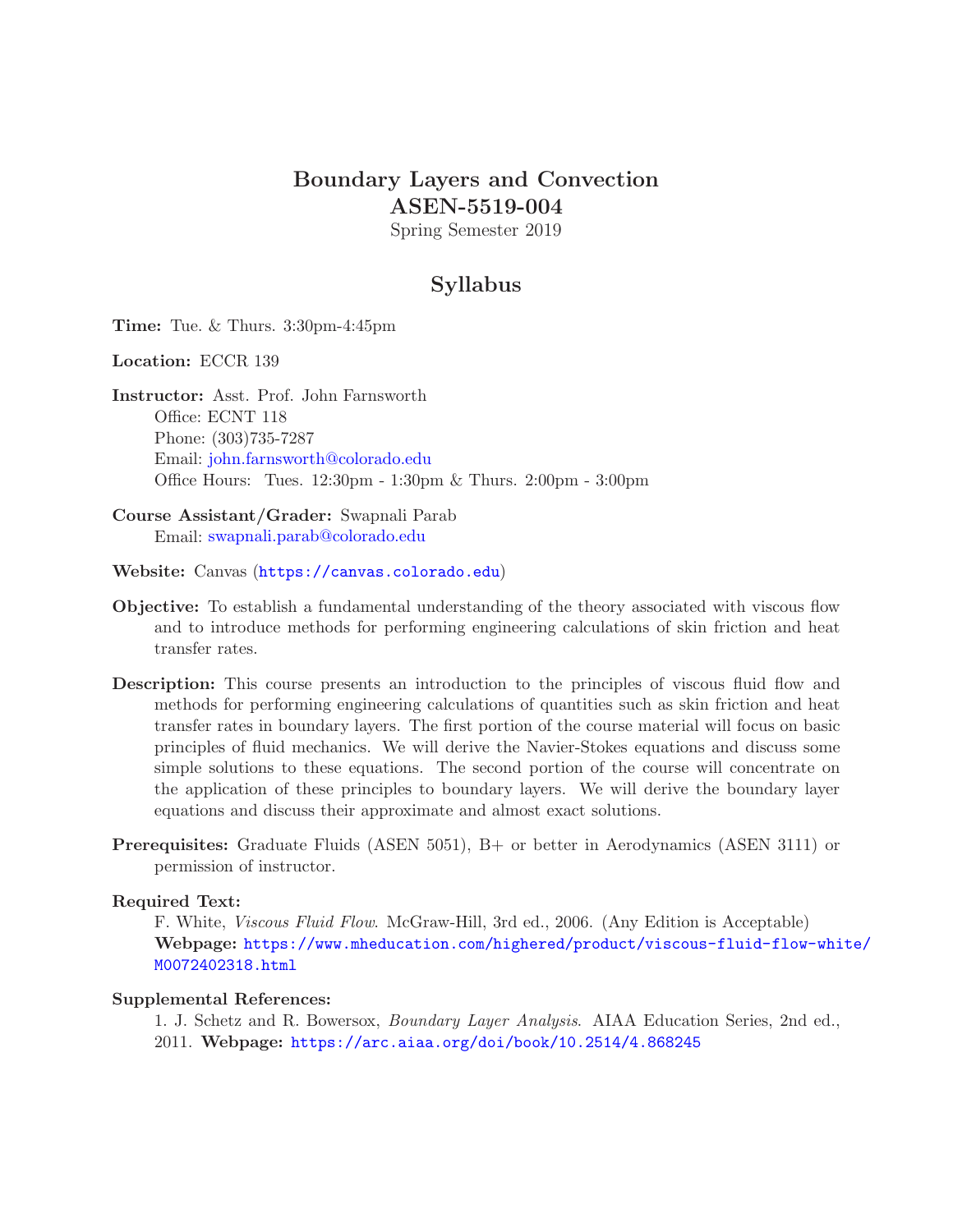Online Supplemental Material: [https://arc.aiaa.org/doi/suppl/10.2514/4.868245/](https://arc.aiaa.org/doi/suppl/10.2514/4.868245/suppl_file/index.html) [suppl\\_file/index.html](https://arc.aiaa.org/doi/suppl/10.2514/4.868245/suppl_file/index.html)

2. H. Schlichting and K. Gersten, Boundary Layer Theory. Springer, 9th ed., 2017. Webpage: <https://www.springer.com/us/book/9783662529171>

Note: An electronic copy of this book can be downloaded through the publisher webpage (above) while you are connected to the CU Campus Network as a part of the CU Library subscriptions.

Content: An outline of the course content is included below:

- 1. Introduction to viscous flows.
- 2. Concept of a fluid; Kinematics of fluid motion; Properties of a fluid.
- 3. Conservation laws for a continuum: mass, momentum and energy; Navier-Stokes equations.
- 4. Simple viscous solutions of Navier-Stokes equations, for example: Couette flow, Poiseuille flow.
- 5. Boundary layer equations; Incompressible boundary layers: Flow over a flat plate, Falkner-Skan solution, separation, stability, transition to turbulence, approximate solution techniques.
- 6. Thermal boundary layers: uncoupled solution to energy equation.
- 7. Compressible boundary layers: energy integral and Reynolds analogy.
- 8. Computational approaches applied in all topics.

Student Learning Outcomes: The basic learning objectives for the course are outlined below:

- 1. Understand concept of viscous fluid flows and basic conservation laws (to derive basic governing equations).
- 2. Be able to find solution to simple viscous flows.
- 3. Ability to derive boundary layer equations and find their solution (including similarity analysis and integral methods).
- 4. Develop basic understanding of transition and turbulence as well as compressible boundary layers.
- Class Format: The class meets twice a week for an hour and fifteen minutes of formal lecture and discussion. Prior to lecture students should complete the assigned readings to come prepared for lecture and discussion. Random, spot reading quizzes will be conducted to asses preparedness and reward class attendance and participation. Homework problems will be assigned on a weekly basis due one week from the day assigned. Two exams, one mid-term and one final, will be utilized to asses the students aptitude in the course material.
- Grading: The following presents the planned grading structure for the course. Be aware, that this is subject to change, however the class will be thoroughly notified and polled for agreement.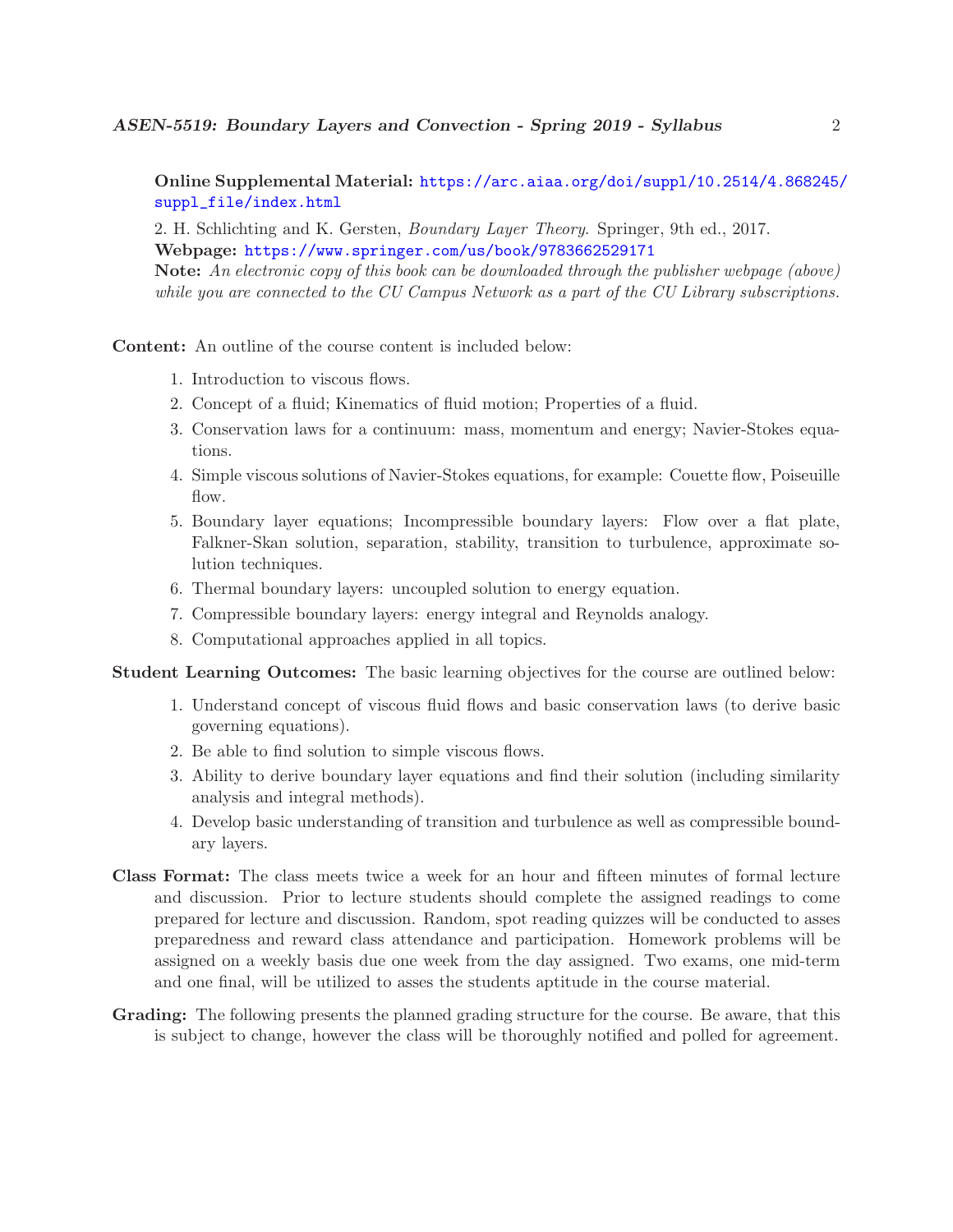| Spot/Pop Reading Quizzes | $10\%$ |
|--------------------------|--------|
| Homework Assignments     | 20%    |
| Mid-term Exam            | 35%    |
| Final Exam               | 35%    |
| Total                    | 100%   |

-Grades will be posted to the class website (Canvas).

#### Important Notes:

- 1. Homework assignments will be posted weekly on Tuesdays and are due the following on Wednesday by 5pm placed either in the instructors mail box (ECAE 197) or under the instructors office door (ECNT 118). That said it is recomended that you turn the assignments in by the start of class on the Tuesday prior to the due date. If you must miss class for an excused absence, you may submit your homework early. Late assignments are aged as follows: 1) before start of next class period (90%), 2) before start of second class period  $(80\%)$ , and 3) before solution is posted  $(50\%)$ .
- 2. Collaboration is permitted on homework. You may discuss the means and methods for formulating and solving problems and even compare answers, but you are not free to copy someone's assignment. Copying material from any resource (including solutions manuals) and submitting it as one's own is considered plagiarism and is an Honor Code violation (and will be reported as such). Remember, the less you think about the problems yourself, the less you actually learn, and the more difficult it will be to succeed on exams (which are worth 70% of your final grade).
- 3. Collaboration on quizzes or exams, using another student's work as your own, or allowing another student to use your work as their own is academic misconduct and is not tolerated. If you are caught in any of these activities, you will receive a grade of "F" for the course and a report as an Honor Code Violation for further review and action.
- 4. Attendance to all scheduled lecture/discussion periods is expected. In addition to announced exams, random quizzes may be given during any lecture/discussion. Like the scheduled quizzes and exams, there are no make-ups.
- 5. Some assignments require access to a computer, basic programming skills, and familiarity with some programming languages and/or environments similar to what is covered in introductory computing courses.
- 6. This class is not graded on a "curve"; there are absolute expectations of performance. However, we reserve the right to normalize the class grades based on the highest performance in the class.
- Final Exam Policy: The final examination will administered during the assigned final exam period for the course and will be cumulative for the semester. Collaboration on the exam will not be tolerated. Students who are caught in violation of these policies will receive an "F" for the course and reported to the Dean's office for further punitive action. Additionally students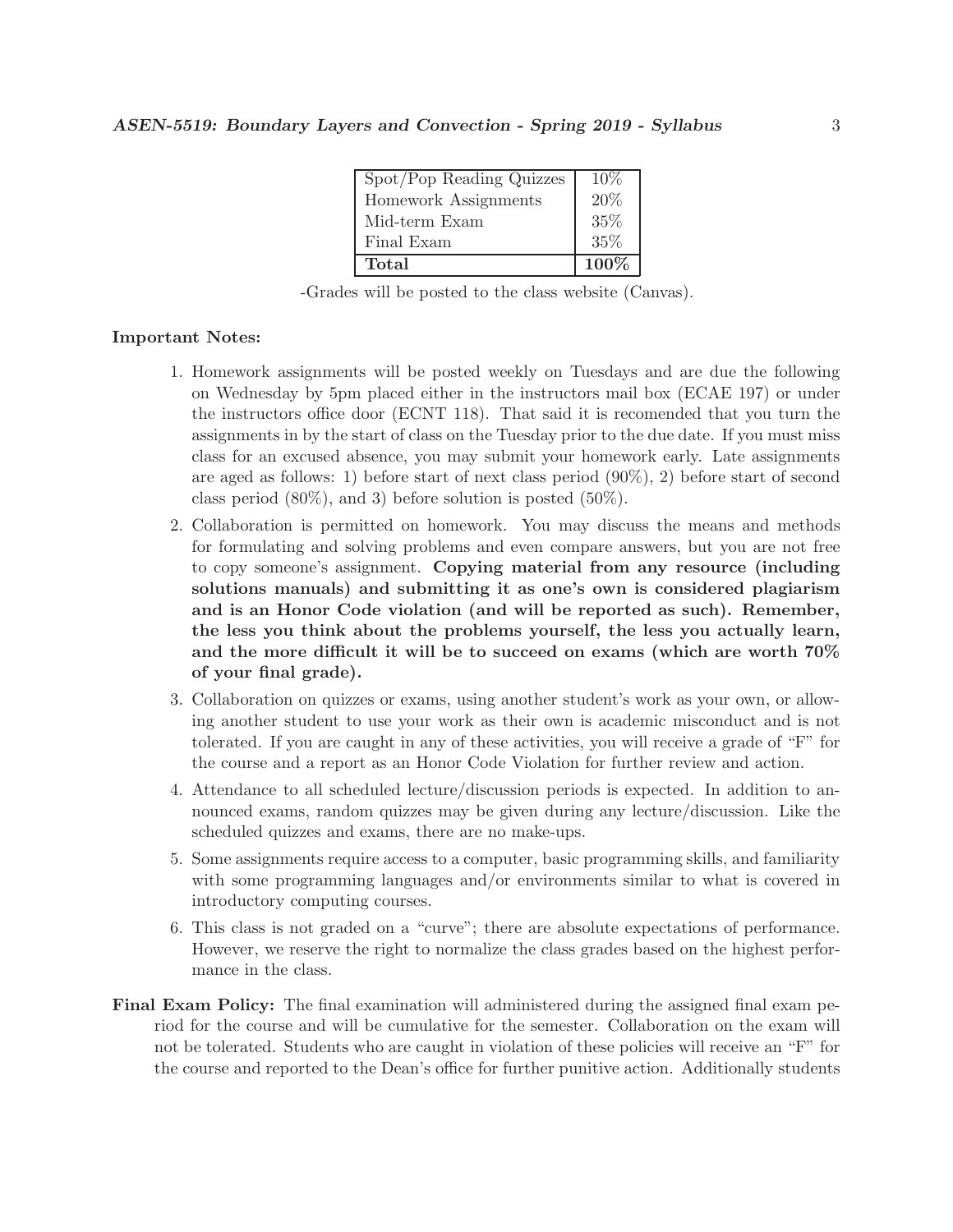should be aware of the university's [Final Exam Policy.](http://www.colorado.edu/policies/final-examination-policy)

#### Exam Schedule:

Mid-term Exam:

Date: Tuesday 12 March 2019 Time: 3:30pm - 4:45pm Location: ECCR 139

### Final Exam:

Date: Sunday 5 May 2019 Time: 4:30pm - 7:00pm Location: ECCR 139 (tentative)

- Accommodation for Disabilities: If you qualify for accommodations because of a disability, please submit your accommodation letter from Disability Services to your faculty member in a timely manner so that your needs can be addressed. Disability Services determines accommodations based on documented disabilities in the academic environment. Information on requesting accommodations is located on the Disability Services website. Contact Disability Services at 303-492-8671 or [dsinfo@colorado.edu](mailto:dsinfo@colorado.edu) for further assistance. If you have a temporary medical condition or injury, see [Temporary Medical Conditions](http://www.colorado.edu/disabilityservices/students/temporary-medical-conditions) under the Students tab on the Disability Services website.
- Classroom and On-Campus Behavior: Students and faculty each have responsibility for maintaining an appropriate learning environment. Those who fail to adhere to such behavioral standards may be subject to discipline. Professional courtesy and sensitivity are especially important with respect to individuals and topics dealing with race, color, national origin, sex, pregnancy, age, disability, creed, religion, sexual orientation, gender identity, gender expression, veteran status, political affiliation or political philosophy. Class rosters are provided to the instructor with the student's legal name. I will gladly honor your request to address you by an alternate name or gender pronoun. Please advise me of this preference early in the semester so that I may make appropriate changes to my records. For more information, see the policies on [classroom behavior](http://www.colorado.edu/policies/student-classroom-and-course-related-behavior) and the [Student Code of Conduct.](http://www.colorado.edu/osccr/)
- Discrimination and Harassment: The University of Colorado Boulder (CU Boulder) is committed to fostering a positive and welcoming learning, working, and living environment. CU Boulder will not tolerate acts of sexual misconduct (including sexual assault, exploitation, harassment, dating or domestic violence, and stalking), discrimination, and harassment by members of our community. Individuals who believe they have been subject to misconduct or retaliatory actions for reporting a concern should contact the Office of Institutional Equity and Compliance (OIEC) at 303-492-2127 or [cureport@colorado.edu.](mailto:cureport@colorado.edu) Information about the OIEC, university policies, [anonymous reporting,](https://cuboulder.qualtrics.com/jfe/form/SV_0PnqVK4kkIJIZnf) and the campus resources can be found on the [OIEC website.](http://www.colorado.edu/institutionalequity/)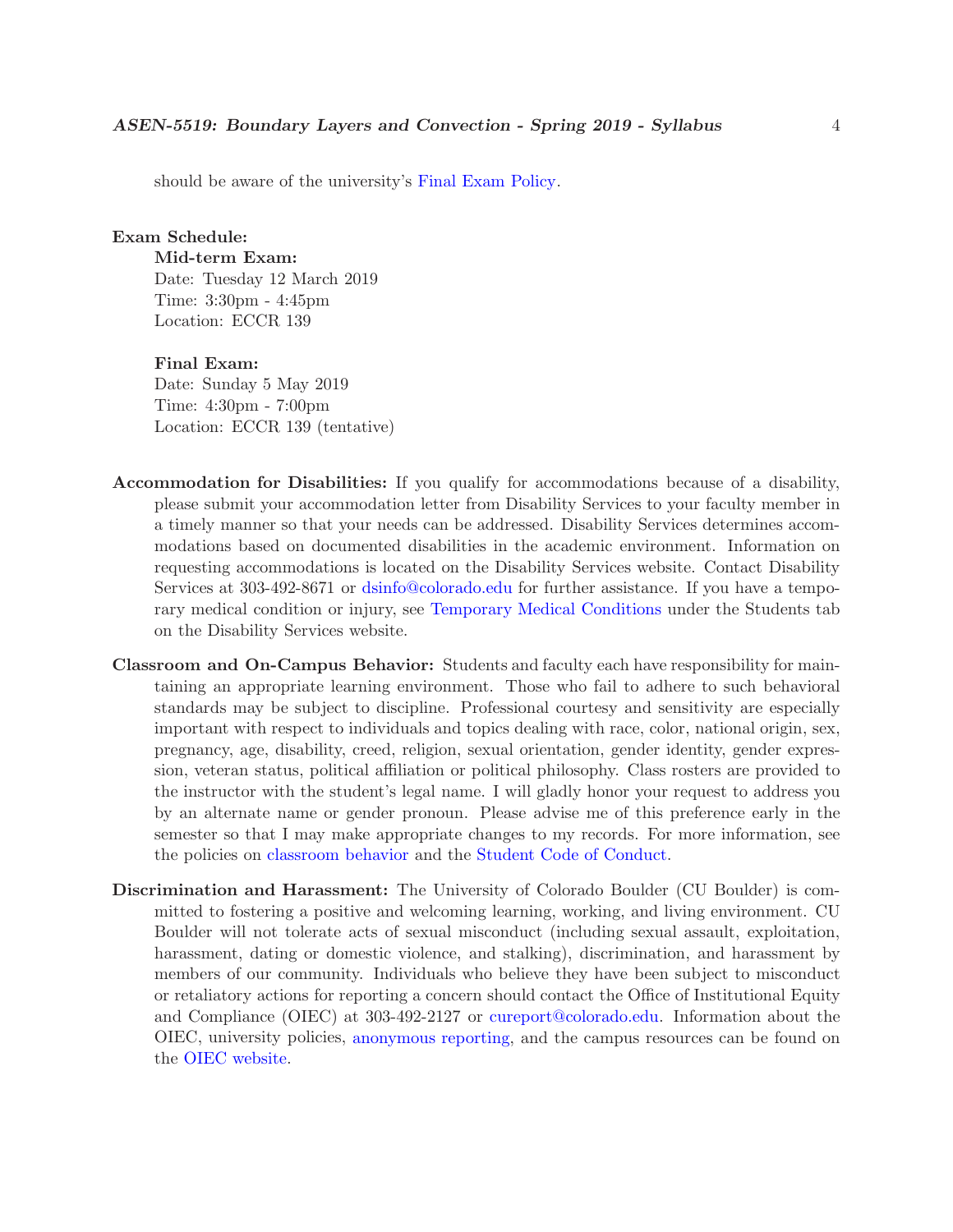Please know that faculty and instructors have a responsibility to inform OIEC when made aware of incidents of sexual misconduct, discrimination, harassment and/or related retaliation, to ensure that individuals impacted receive information about options for reporting and support resources.

- Honor Code: All students enrolled in a University of Colorado Boulder course are responsible for knowing and adhering to the Honor Code. Violations of the policy may include: plagiarism, cheating, fabrication, lying, bribery, threat, unauthorized access to academic materials, clicker fraud, submitting the same or similar work in more than one course without permission from all course instructors involved, and aiding academic dishonesty. All incidents of academic misconduct will be reported to the Honor Code [\(honor@colorado.edu\)](mailto:honor@colorado.edu); 303-492-5550). Students who are found responsible for violating the academic integrity policy will be subject to nonacademic sanctions from the Honor Code as well as academic sanctions from the faculty member. Additional information regarding the Honor Code academic integrity policy can be found at the [Honor Code Office website.](https://www.colorado.edu/osccr/honor-code)
- Religious Holidays: Campus policy regarding religious observances requires that faculty make every effort to deal reasonably and fairly with all students who, because of religious obligations, have conflicts with scheduled exams, assignments or required attendance. In this class, you must let the instructors know of any such conflicts within the first two weeks of the semester so that we can work with you to make reasonable arrangements. For full details see the [campus policy regarding religious observances.](http://www.colorado.edu/policies/observance-religious-holidays-and-absences-classes-andor-exams)